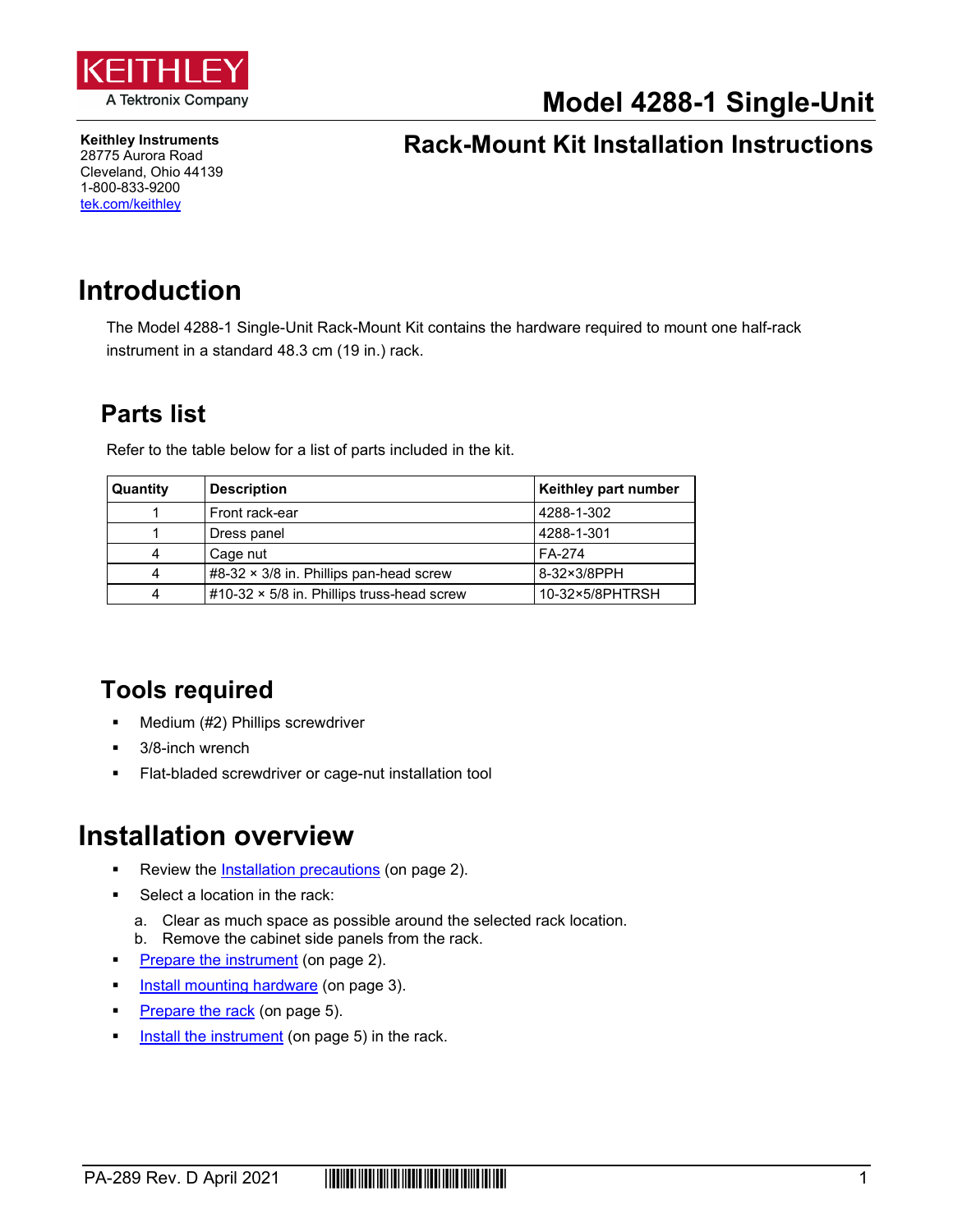### <span id="page-1-0"></span>**Installation precautions**

Observe the following safety precautions while installing instruments.

# **WARNING**

**Turn off instrument power and unplug all cables before installing an instrument in a rack. Failure to remove power before installation may cause personal injury or death from electrical shock.**

# **CAUTION**

**Heat sources should be mounted away from the instrument, cabling, and accessories, with sufficient space provided between the instrument and heat source for airflow and cooling.**

### **NOTE**

To prevent damaging heat build-up and ensure specified performance, make sure there is adequate ventilation and airflow around the instrument to ensure proper cooling. Do not cover the ventilation holes on the sides or back of the instrument. The rear vents and both side vents must be unobstructed to properly dissipate heat.

Mount precision equipment as low as possible in the rack. Operating temperatures are cooler lower in the rack.

### <span id="page-1-1"></span>**Prepare the instrument**

### *To remove the handle, mounting ears, and rear feet:*

1. Gently pull the handle (1) away from the sides of the instrument case and swing it up or down until the orientation arrows on the handles line up with the orientation arrows on the mounting ears, as shown in the following figure.



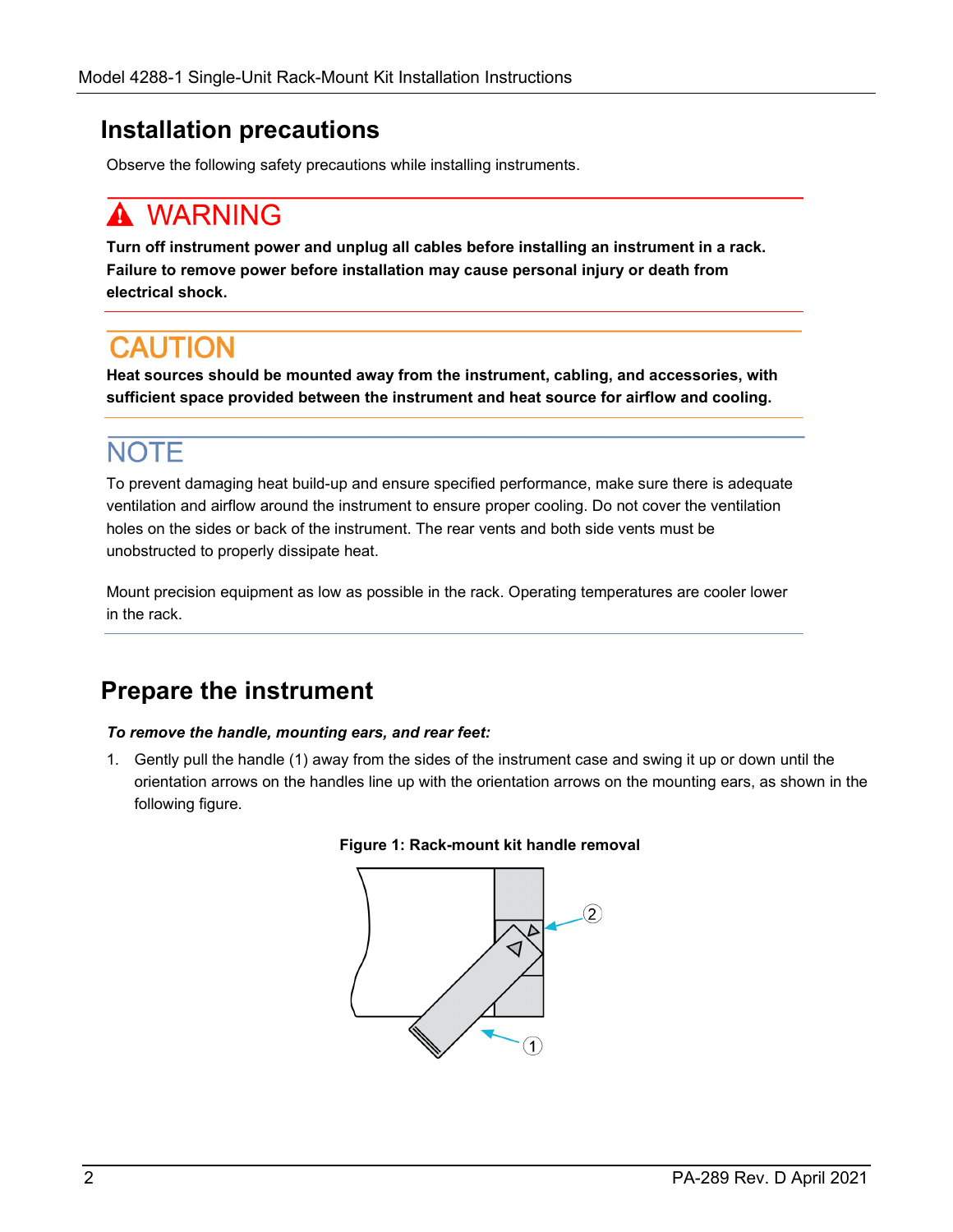- 2. After you align the arrows (2), pull the ends of the handle (1) away from the case.
- 3. Remove the screw that secures each mounting ear (3).
- 4. Pull down and out to remove each ear.

#### **Figure 2: Mounting ear removal**



5. From the bottom of the instrument, pull out the rubber feet and remove the screws (4), see the following figure.



#### **Figure 3: Instrument rubber feet removal**

6. Store the handle, rubber feet, and hardware for future use.

### <span id="page-2-0"></span>**Install mounting hardware**

### **NOTE**

The instrument may be installed on the either side of the rack. Attach the dress panel (4288-1-301) to the side without the instrument.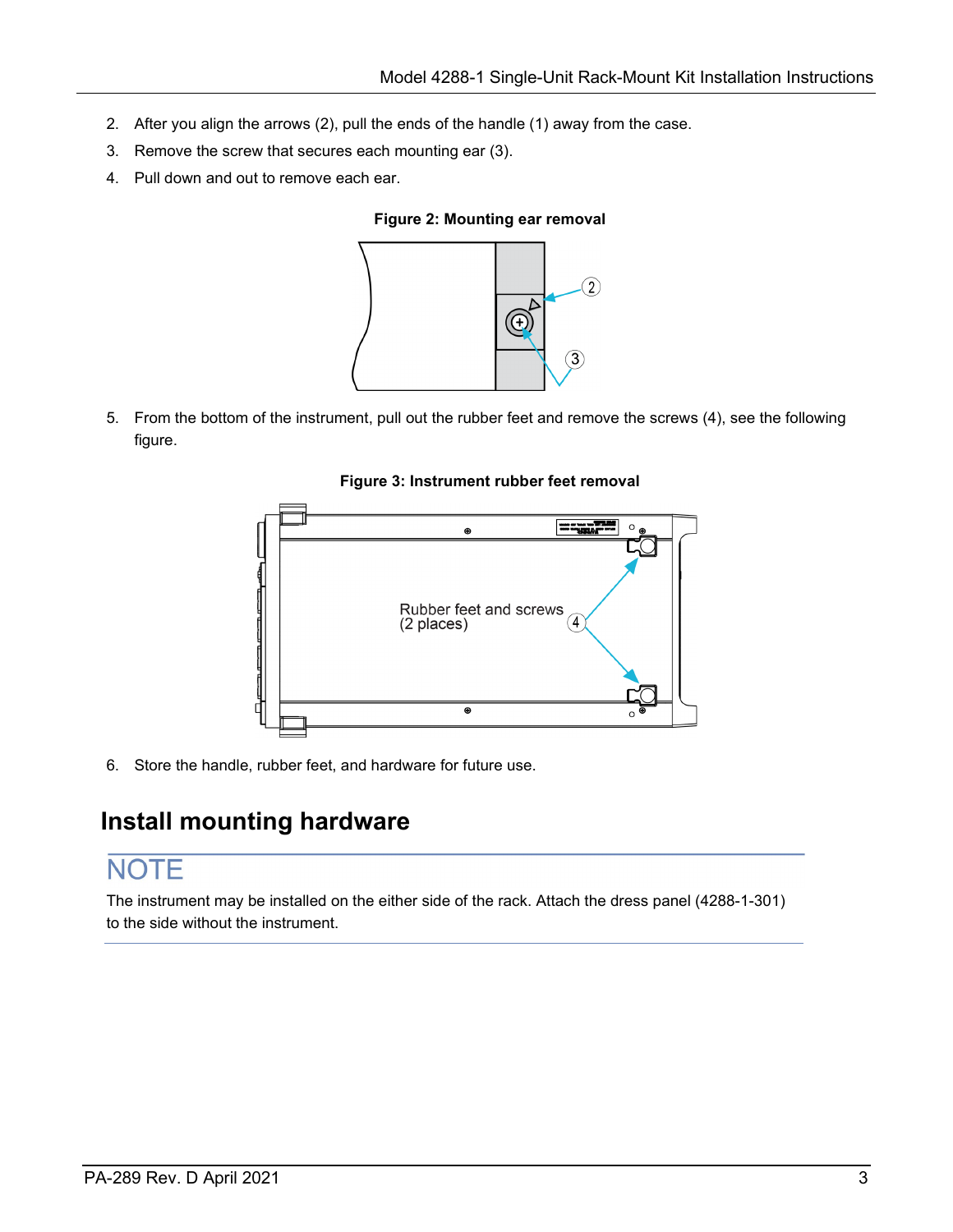#### *To install the mounting hardware on the instrument:*

- 1. Select the side that will be closest to the rack rail (see note above).
- 2. Secure the front rack-ear (4288-1-302) to one side of the instrument using two Phillips pan-head screws (#8-32 × 3/8 PPH).



**Figure 4: Attach rack ear**

3. Secure the dress panel (4288-1-301) to the other side of the instrument using two Phillips pan-head screws (#8-32 × 3/8 PPH).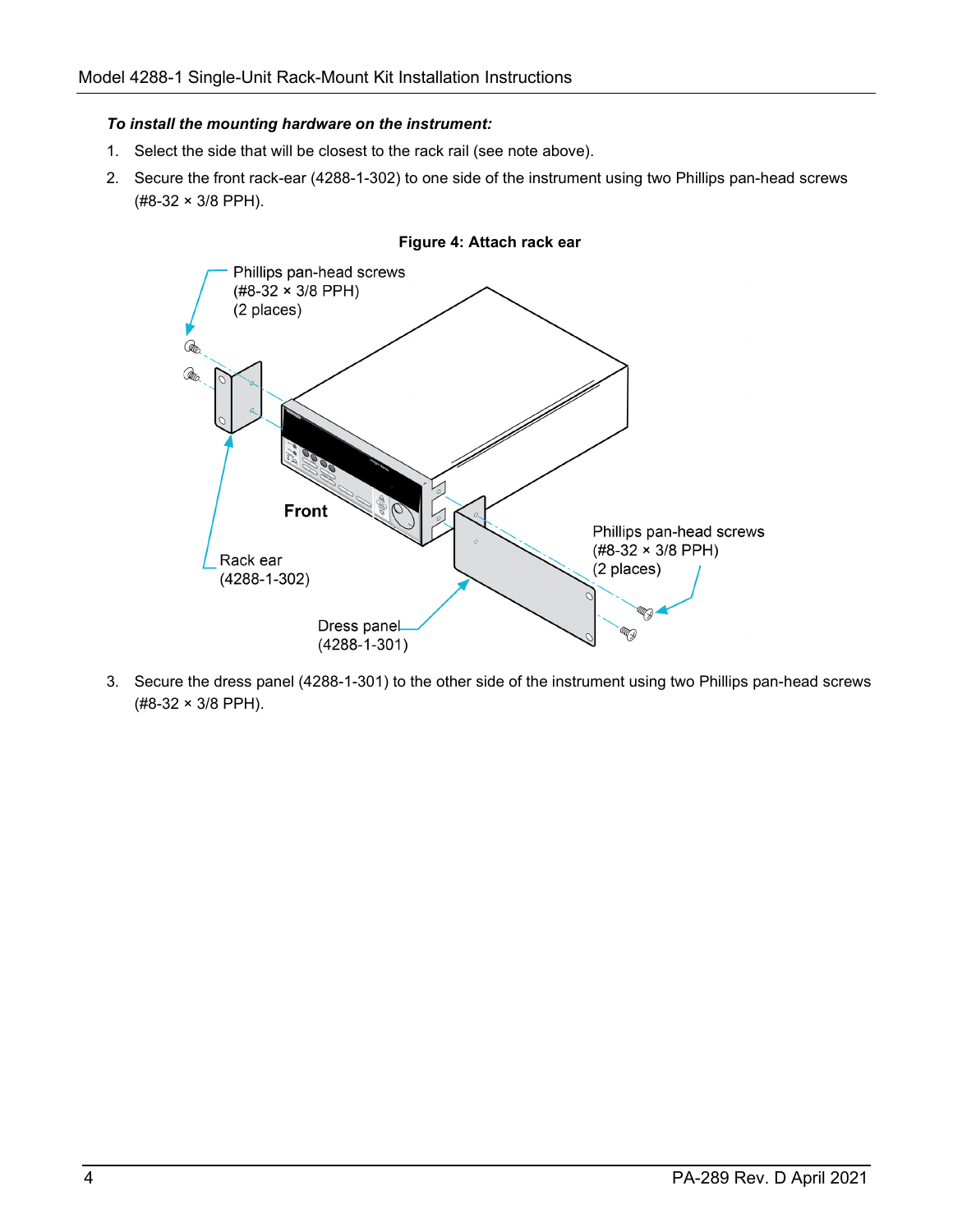### <span id="page-4-0"></span>**Prepare the rack**

Install the cage nuts (FA-274) into the front-rack holes for the front rack-ear (4288-1-302) and the dress panel (4288-1-301).

# **NOTE**

Cage nuts (FA-274) for the front rack-ear (4288-1-302) and dress panel (4288-1-301) should be installed into the rails at the same hole spacing (vertical height).



### <span id="page-4-1"></span>**Install the instrument**

# **A WARNING**

**When rack mounting restricts access to the main power cord, provide a separate main power disconnect device, located close to the equipment and within easy reach of the operator. Failure to disconnect all power when needed may expose personnel to hazardous voltages, which, if contacted, could cause personal injury or death.**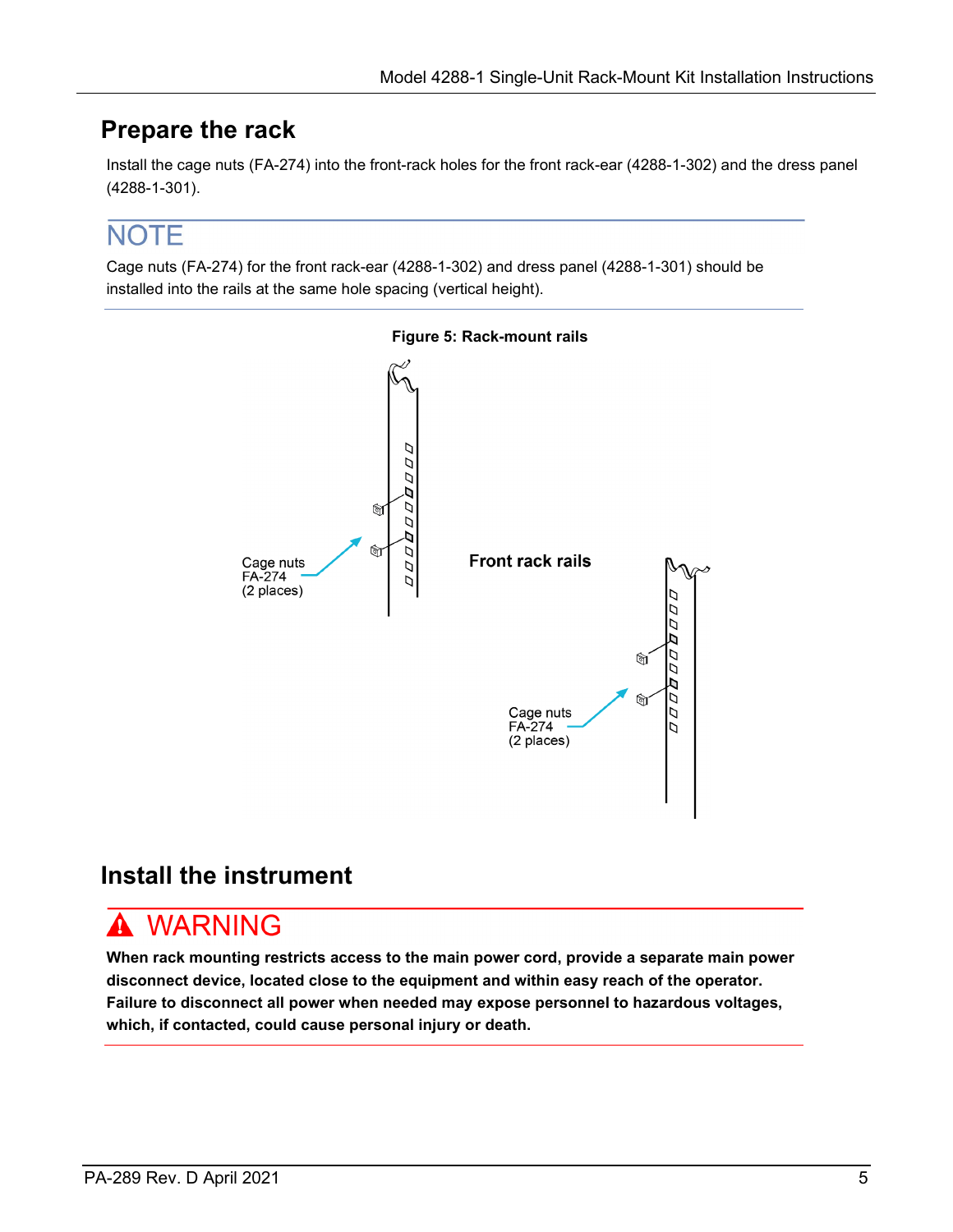### **NOTE**

To complete this procedure, two people are recommended.

- 1. Slide the instrument into the rack by aligning the front rack-ear (4288-1-302) and the dress panel (4288-1- 301) with the cage nuts (FA-274) in the rack rails.
- 2. While supporting the instrument, secure it to the front of the rack with four Phillips truss-head screws (#10- 32 × 5/8 PHTRSH).



#### **Figure 6: Install the instrument**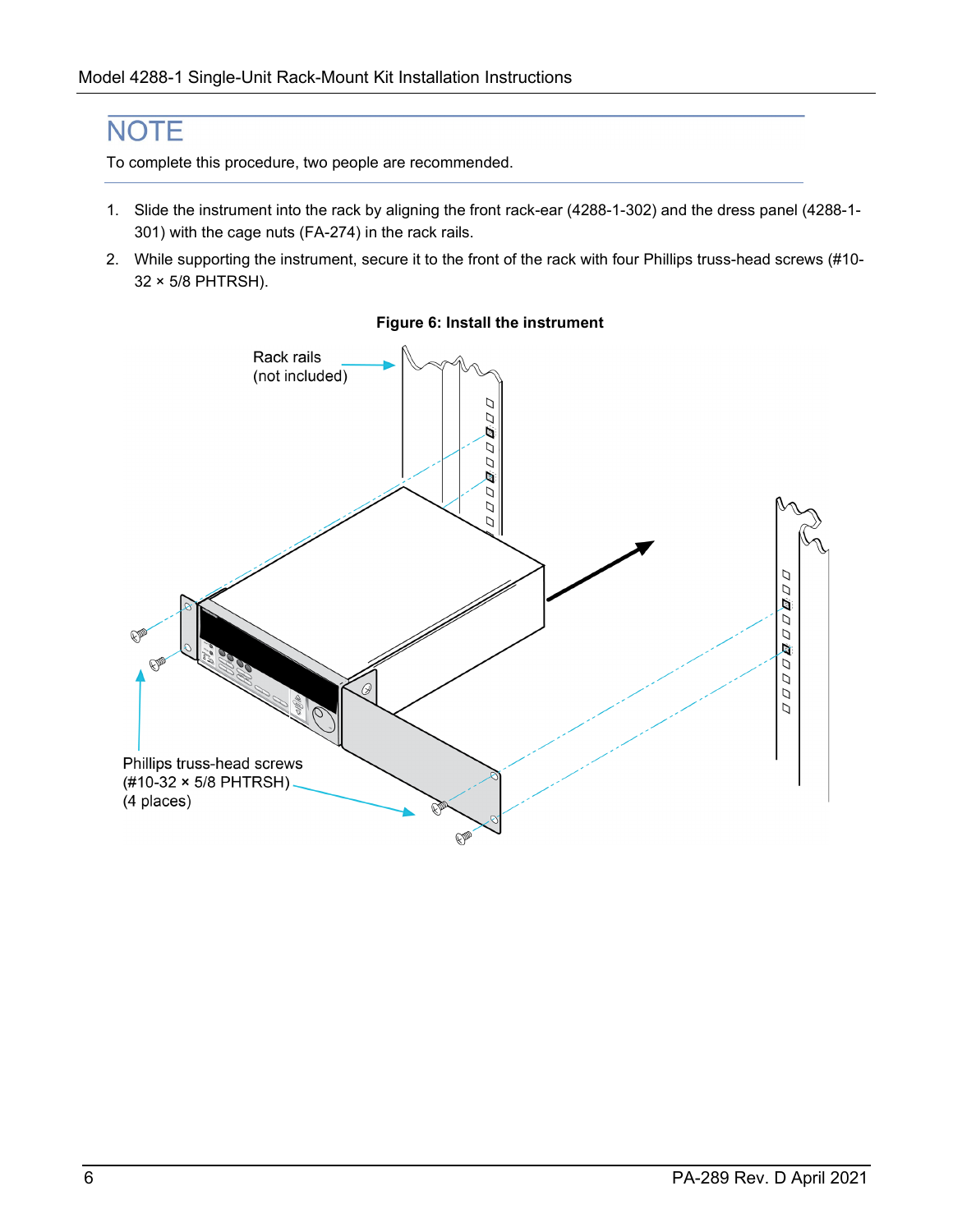

# **Safety precautions**

The following safety precautions should be observed before using this product and any associated instrumentation. Although some instruments and accessories would normally be used with nonhazardous voltages, there are situations where hazardous conditions may be present.

This product is intended for use by personnel who recognize shock hazards and are familiar with the safety precautions required to avoid possible injury. Read and follow all installation, operation, and maintenance information carefully before using the product. Refer to the user documentation for complete product specifications.

If the product is used in a manner not specified, the protection provided by the product warranty may be impaired.

The types of product users are:

**Responsible body** is the individual or group responsible for the use and maintenance of equipment, for ensuring that the equipment is operated within its specifications and operating limits, and for ensuring that operators are adequately trained.

**Operators** use the product for its intended function. They must be trained in electrical safety procedures and proper use of the instrument. They must be protected from electric shock and contact with hazardous live circuits.

**Maintenance personnel** perform routine procedures on the product to keep it operating properly, for example, setting the line voltage or replacing consumable materials. Maintenance procedures are described in the user documentation. The procedures explicitly state if the operator may perform them. Otherwise, they should be performed only by service personnel.

**Service personnel** are trained to work on live circuits, perform safe installations, and repair products. Only properly trained service personnel may perform installation and service procedures.

Keithley products are designed for use with electrical signals that are measurement, control, and data I/O connections, with low transient overvoltages, and must not be directly connected to mains voltage or to voltage sources with high transient overvoltages. Measurement Category II (as referenced in IEC 60664) connections require protection for high transient overvoltages often associated with local AC mains connections. Certain Keithley measuring instruments may be connected to mains. These instruments will be marked as category II or higher.

Unless explicitly allowed in the specifications, operating manual, and instrument labels, do not connect any instrument to mains.

Exercise extreme caution when a shock hazard is present. Lethal voltage may be present on cable connector jacks or test fixtures. The American National Standards Institute (ANSI) states that a shock hazard exists when voltage levels greater than 30 V RMS, 42.4 V peak, or 60 VDC are present. A good safety practice is to expect that hazardous voltage is present in any unknown circuit before measuring.

Operators of this product must be protected from electric shock at all times. The responsible body must ensure that operators are prevented access and/or insulated from every connection point. In some cases, connections must be exposed to potential human contact. Product operators in these circumstances must be trained to protect themselves from the risk of electric shock. If the circuit is capable of operating at or above 1000 V, no conductive part of the circuit may be exposed.

For maximum safety, do not touch the product, test cables, or any other instruments while power is applied to the circuit under test. ALWAYS remove power from the entire test system and discharge any capacitors before: connecting or disconnecting cables or jumpers, installing or removing switching cards, or making internal changes, such as installing or removing jumpers.

Do not touch any object that could provide a current path to the common side of the circuit under test or power line (earth) ground. Always make measurements with dry hands while standing on a dry, insulated surface capable of withstanding the voltage being measured.

For safety, instruments and accessories must be used in accordance with the operating instructions. If the instruments or accessories are used in a manner not specified in the operating instructions, the protection provided by the equipment may be impaired.

Do not exceed the maximum signal levels of the instruments and accessories. Maximum signal levels are defined in the specifications and operating information and shown on the instrument panels, test fixture panels, and switching cards.

Chassis connections must only be used as shield connections for measuring circuits, NOT as protective earth (safety ground) connections.

The **WARNING** heading in the user documentation explains hazards that might result in personal injury or death. Always read the associated information very carefully before performing the indicated procedure.